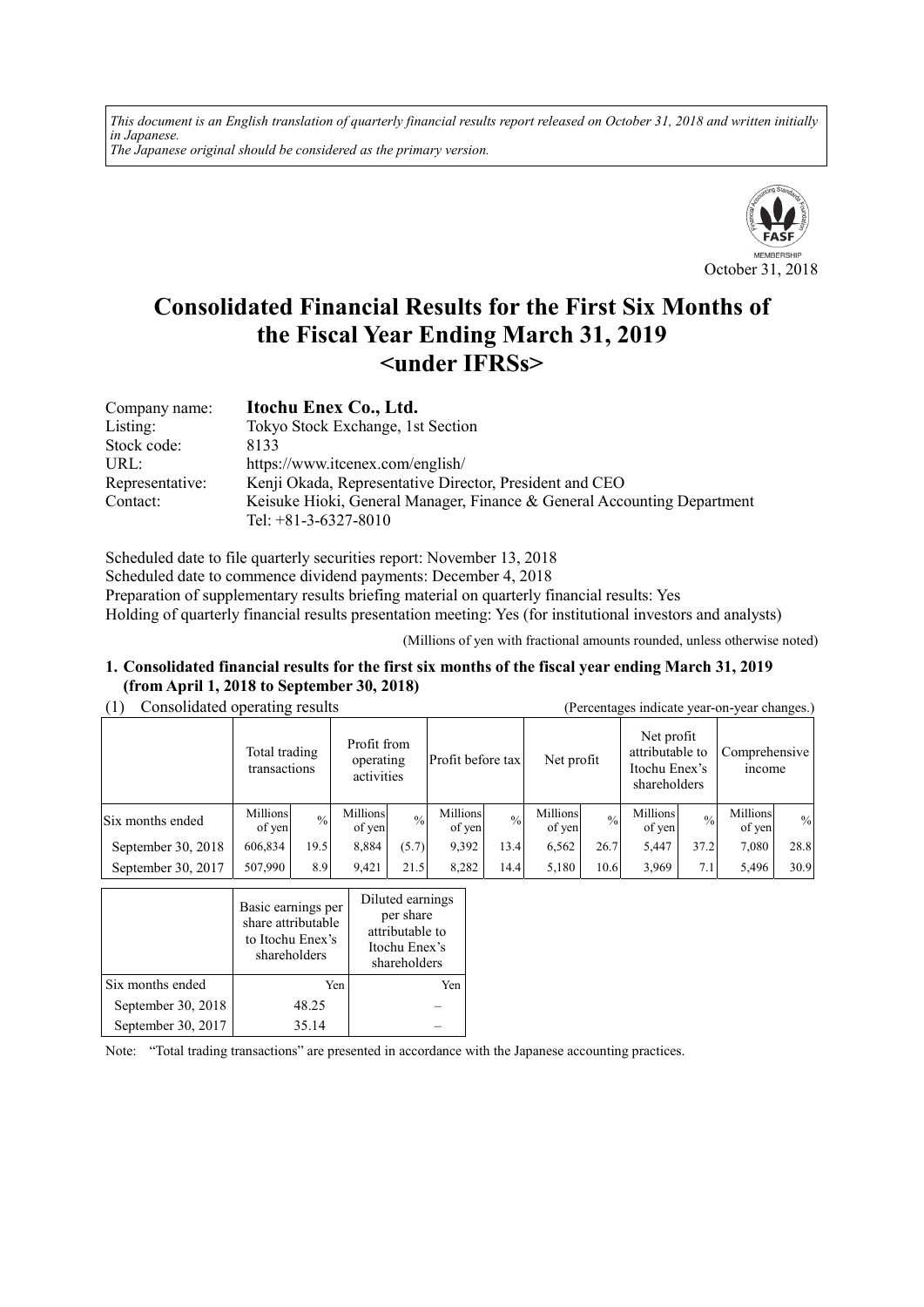### (2) Consolidated financial position

|                    | Total assets    | Total equity    | Total shareholders'<br>equity | Ratio of shareholders'<br>equity to total assets |
|--------------------|-----------------|-----------------|-------------------------------|--------------------------------------------------|
| As of              | Millions of yen | Millions of yen | Millions of yen               | $\frac{0}{0}$                                    |
| September 30, 2018 | 377,608         | 140,978         | 119,360                       | 31.6                                             |
| March 31, 2018     | 382,621         | 137,066         | 116,104                       | 30.3                                             |

### **2. Cash dividends**

|                                                    |                   | Annual cash dividends per share |                          |                 |       |  |  |  |
|----------------------------------------------------|-------------------|---------------------------------|--------------------------|-----------------|-------|--|--|--|
|                                                    | First quarter-end | Second quarter-<br>end          | Third quarter-end        | Fiscal year-end | Total |  |  |  |
| Fiscal year ended                                  | Yen               | Yen                             | Yen                      | Yen             | Yen   |  |  |  |
| March 31, 2018                                     | —                 | 16.00                           | $\overline{\phantom{m}}$ | 24.00           | 40.00 |  |  |  |
| Fiscal year ending<br>March 31, 2019               | $\equiv$          | 20.00                           |                          |                 |       |  |  |  |
| Fiscal year ending<br>March 31, 2019<br>(Forecast) |                   |                                 | –                        | 20.00           | 40.00 |  |  |  |

Note: Revisions to the forecasts of cash dividends most recently announced: None

### **3. Consolidated earnings forecasts for the fiscal year ending March 31, 2019 (from April 1, 2018 to March 31, 2019)**

| $\mu$ on $\mu$ is the $\mu$ and $\mu$ is the set of $\mu$<br>(Percentages indicate year-on-year changes.) |                               |     |                   |                                     |                   |                   |                   |                                                                             |        |
|-----------------------------------------------------------------------------------------------------------|-------------------------------|-----|-------------------|-------------------------------------|-------------------|-------------------|-------------------|-----------------------------------------------------------------------------|--------|
|                                                                                                           | Total trading<br>transactions |     |                   | Profit from operating<br>activities |                   | Profit before tax |                   | Net profit<br>attributable to Itochu attributable to<br>Enex's shareholders |        |
|                                                                                                           | Millions of yen               |     | % Millions of yen |                                     | % Millions of yen |                   | % Millions of yen | $\frac{0}{0}$                                                               | Yen    |
| Fiscal year ending<br>March 31, 2019                                                                      | 1,250,000                     | 8.1 | 18,700            | 9.0                                 | 18.500            | (3.5)             | 11,300            | 2.5                                                                         | 100.11 |

Note: Revisions to the consolidated earnings forecasts most recently announced: None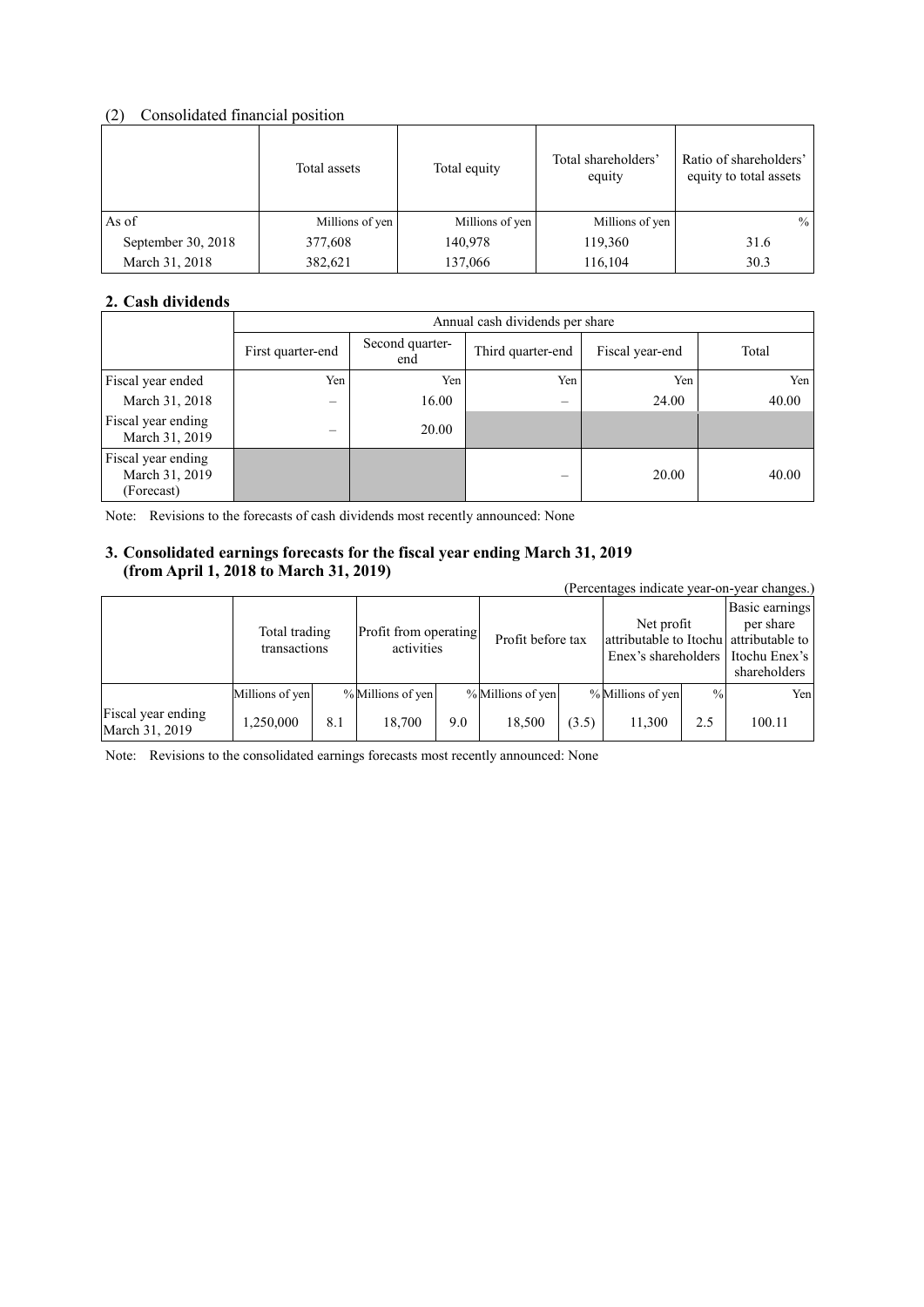#### **\* Notes**

- (1) Changes in significant subsidiaries during the period (changes in specified subsidiaries resulting in the change in scope of consolidation): None
- (2) Changes in accounting policies and changes in accounting estimates
	- a. Changes in accounting policies required by IFRSs: Yes
	- b. Changes in accounting policies other than the above: None
	- c. Changes in accounting estimates: None
	- (Note) For details, please refer to "2. Condensed Quarterly Consolidated Financial Statements and Significant Notes Thereto, (6) Changes in Accounting Policies" on page 13 of the attached materials.
- (3) Number of issued shares (common stock)
	- a. Total number of issued shares at end of period (including treasury stock)

| As of September 30, 2018 | 116,881,106 shares |  |  |
|--------------------------|--------------------|--|--|
| As of March 31, 2018     | 116,881,106 shares |  |  |

b. Number of treasury stock at end of period

| As of September 30, 2018 | 4,002,255 shares |  |  |  |
|--------------------------|------------------|--|--|--|
| As of March $31, 2018$   | 4,002,135 shares |  |  |  |

c. Average number of outstanding shares during period (cumulative from the beginning of the fiscal year)

| For the six months ended September 30, 2018 | 112,878,931 shares |
|---------------------------------------------|--------------------|
| For the six months ended September 30, 2017 | 112,957,384 shares |
|                                             |                    |

- \* Quarterly financial results reports are exempt from quarterly review conducted by certified public accountants or an audit corporation.
- \* Proper use of earnings forecasts, and other special notes

(Caution regarding forward-looking statements and others)

The forecasts and other forward-looking statements in this report are based on information currently available to the Company and on certain assumptions deemed to be reasonable by the Company. Actual business and other results may significantly differ from these forecasts due to various factors.

Please refer to ―1. Qualitative Information Regarding Results for the First Six Months, (3) Explanation of Consolidated Earnings Forecasts and Other Forward-Looking Statements on page 5 of the attached materials for the suppositions that form the assumptions for earnings forecasts and cautions concerning the use thereof.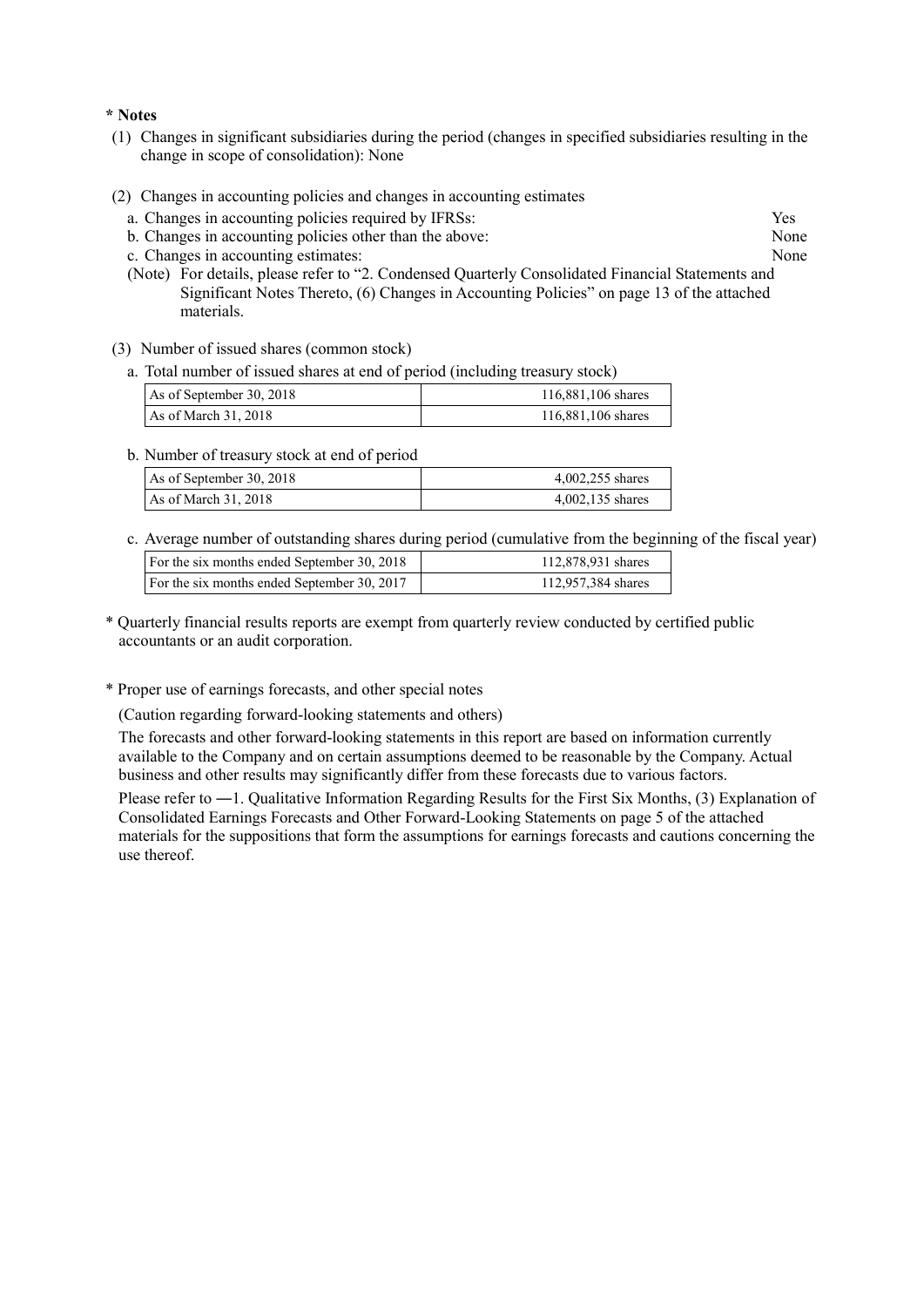**Contents of Attached Materials** 

| (3) Explanation of Consolidated Earnings Forecasts and Other Forward-Looking Statements 5 |  |
|-------------------------------------------------------------------------------------------|--|
| 2. Condensed Quarterly Consolidated Financial Statements and Significant Notes Thereto  6 |  |
|                                                                                           |  |
|                                                                                           |  |
|                                                                                           |  |
|                                                                                           |  |
| (5) Notes on Uncertainties of Entity's Ability to Continue as Going Concern               |  |
|                                                                                           |  |
|                                                                                           |  |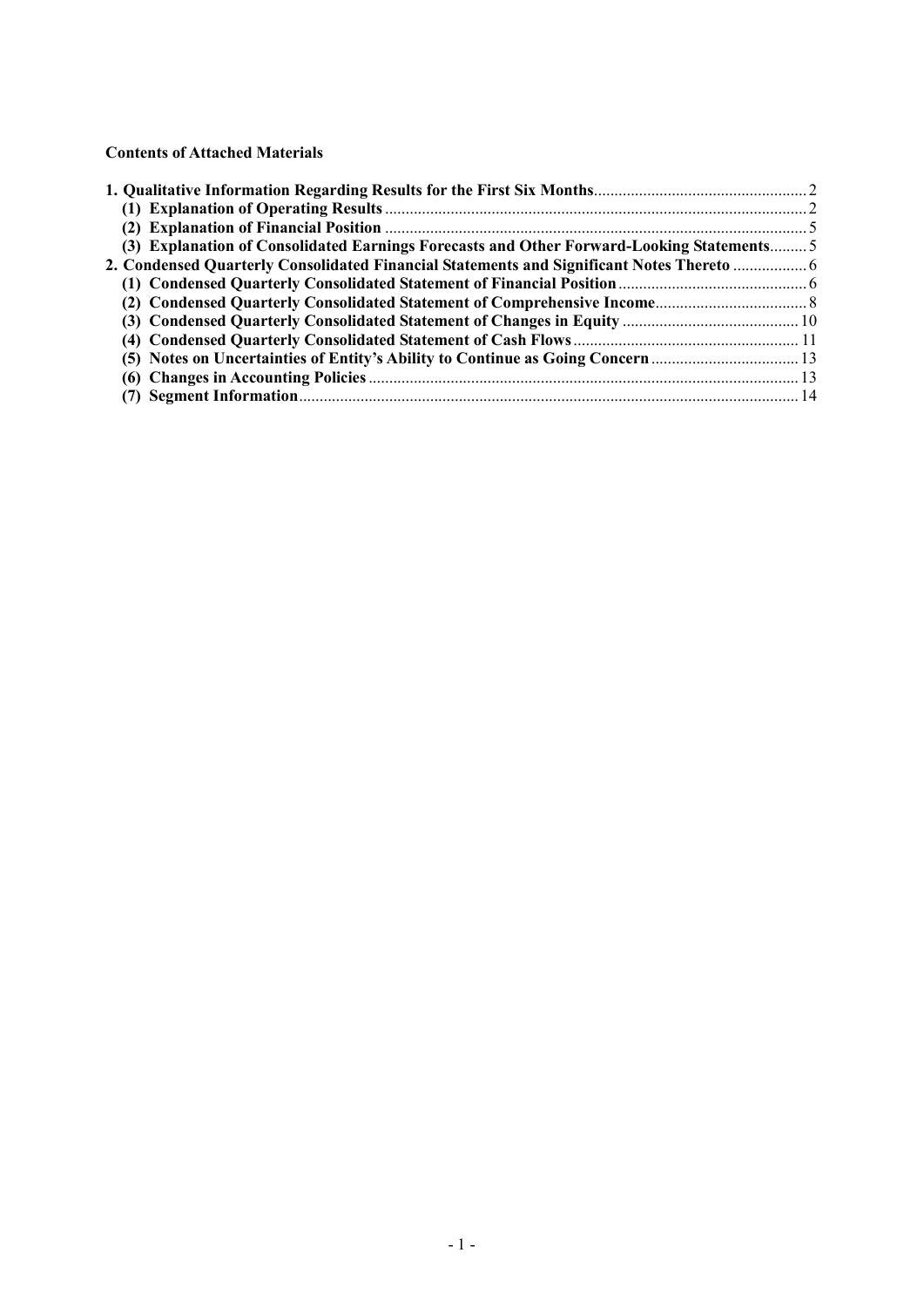### **1. Qualitative Information Regarding Results for the First Six Months**

### **(1) Explanation of Operating Results**

The Group has adopted IFRS 15 "Revenue from Contracts with Customers" from the first quarter ended June 30, 2018. For the details of the impact of the adoption of IFRS 15, please refer to "2. Condensed Quarterly Consolidated Financial Statements and Significant Notes Thereto, (6) Changes in Accounting Policies."

1) Results of operations

During the six months ended September 30, 2018, Japan's economy maintained a recovery trend with steady improvement in corporate earnings and the employment environment. However, the outlook for the economy remained uncertain due to risks of a slowdown in the global economy stemming from the intensified trade friction caused by protectionist policies in the United States, currency crises in emerging countries, and other factors.

In this environment, the Itochu Enex Group announced its two-year medium-term business plan "Moving 2018 Connecting to the future" in April 2017, and has been advancing its business based on the following basic policies:

 $\leq$  1> "Connecting to future growth" — Reforming the revenue base —

- (1) Optimizing resources
- (2) Improving profitability
- (3) Developing the customer base

<2> "Connecting people and functions of the Group" — Reforming the organizational base —

- (1) Reinforcing organizational strength
- (2) Nurturing autonomous human resources
- (3) Promoting ENEX EARLY BIRD, a Plan to Transform Our Approach to Work

As part of those initiatives, we reorganized the Group's business groups and business divisions in April 2018, to develop businesses that are utilizing region-specific networks of the Group and to accelerate the decision-making process in the electric power and mobility business in response to changes in energy shift.

During these reorganizations, we newly established the Energy & Logistics Group, which is composed of the Home-Life Division and the Life & Industrial Energy Division, which was formed by combining the former Life Energy & Logistics Division and the Industrial Energy & Logistics Division. In addition, we formed the Power & Utility Group which is composed of the Power & Utility Division, to give a structure consisting of two business groups.

Moreover, the Automobile Business Office was reorganized and upgraded to become the Mobility Life Department, and began operations in April 2018.

As a result of these activities, the operating results for the six months ended September 30, 2018 are as follows.

Revenue was ¥475,378 million (up 34.9% year on year), due mainly to the impact on price resulting from the increase in prices of domestic petroleum products.

Profit from operating activities was ¥8,884 million (down 5.7% year on year). This was due mainly to higher profit in the petroleum product sales field and the petroleum product trading field of the Life & Industrial Energy Division, while profit fell in the electricity sales field of the Power & Utility Division, in addition to which the loss from tangible assets, intangible assets and goodwill, and other – net profit both deteriorated.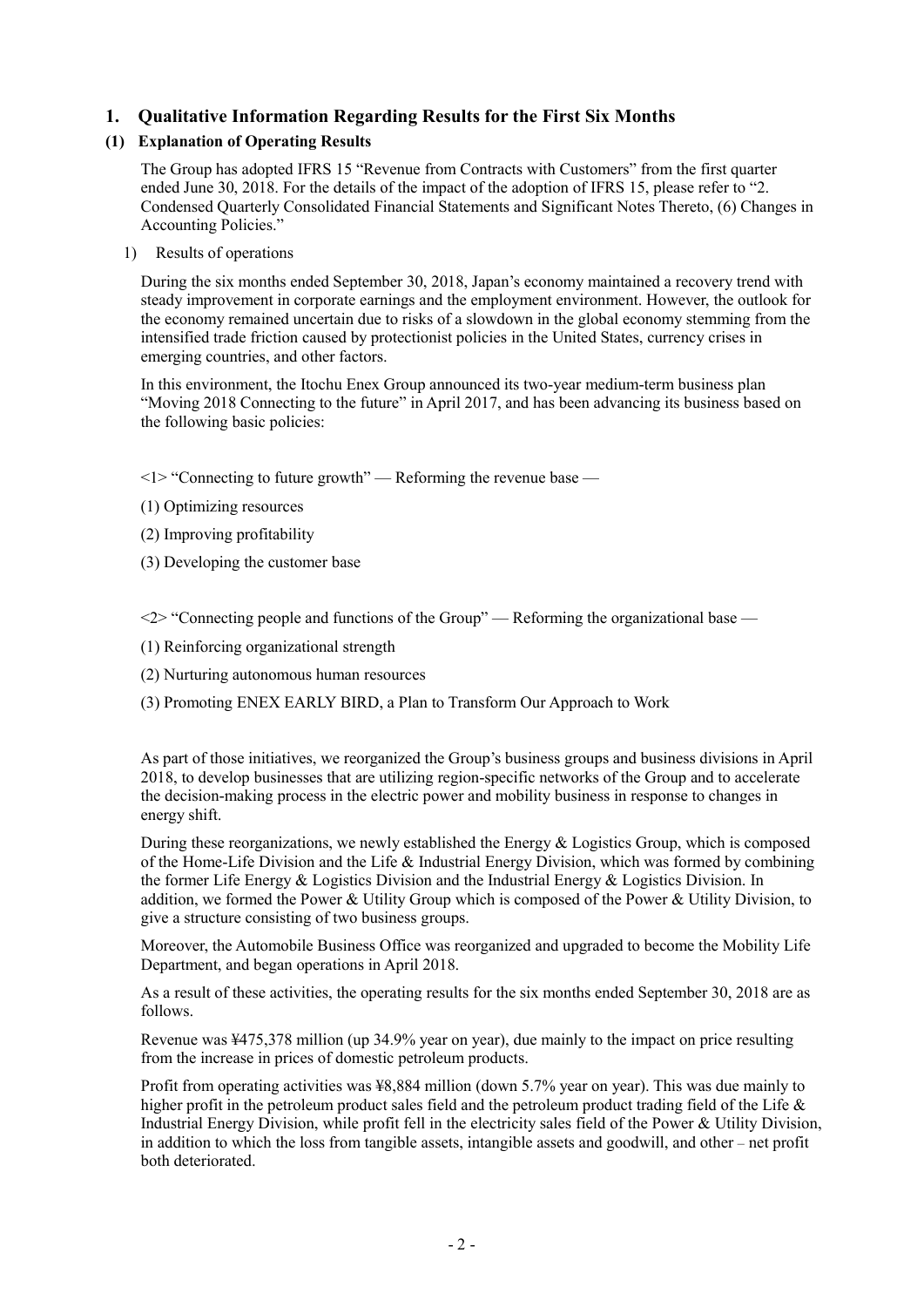Net profit attributable to Itochu Enex's shareholders was ¥5,447 million (up 37.2% year on year), due mainly to an increase in earnings of associates accounted for by the equity method in the Home-Life Business and the Power & Utility Business.

#### 2) Results of operations by segment

Results of operations by segment are as follows. Following the reorganization of the Group carried out in April 2018, the reportable segments have changed. For that reason, the year-on-year comparisons have been recalculated based on the reportable segments as they exist after the reorganization.

#### **<Energy & Logistics Group>**

#### **Home-Life Division**

In the Home-Life Division during the six months ended September 30, 2018, the number of customers under direct LP gas supply contracts increased by around 2,000 to approximately 548,000. The effect of inventory valuation changes improved year on year as the LP gas import prices have proceeded at a higher level year on year.

Regarding sales of electricity for households, the division promoted the expansion of the customer base by focusing mainly on sales of combined LP gas and electricity supply packages. As a result, the number of supply contracts increased by around 16,000 for a total of approximately 70,000.

With regard to profitability, gross profit decreased year on year due to the transition of three subsidiaries in the Tokyo, Nagoya and Osaka areas to associates accounted for by the equity method in conjunction with the reorganization and integration with the Osaka Gas Group in October 2017. However, because some of the losses related to the reorganization and integration that took place in the corresponding period of the previous fiscal year were given accelerated recognition, this resulted in an improvement in the share of profit (loss) of investments accounted for by the equity method, leading to net profit attributable to Itochu Enex's shareholders posting a year-on-year increase.

In overseas businesses, we are continuing to use the know-how developed in Japan at our industrial gas sales business in Indonesia (PT. ITC ENEX INDONESIA) and at our LP gas sales business in the Philippines (Isla Petroleum  $\&$  Gas Corporation) and going forward, we will continue to expand these businesses.

As a result of these activities, revenue was ¥40,248 million (down 4.0% year on year), profit from operating activities was ¥1,151 million (up 39.7% year on year), and net profit attributable to Itochu Enex's shareholders was ¥779 million (compared with net loss attributable to Itochu Enex's shareholders of ¥633 million in the corresponding period of the previous fiscal year).

#### **Life & Industrial Energy Division**

During the six months ended September 30, 2018, the Life & Industrial Energy Division worked to maintain and expand its sales base in each business and geographical area, and succeeded in recording a year-on-year increase in revenue despite an environment characterized by structural downturn in demand for oil, and by industry reorganizations, such as polarization among wholesalers.

The division is developing its business with the goal of even closer involvement in the lives of local communities and local industries, and is striving to further enhance the functionality and to create value of each of its businesses.

In the Group's Car-Life Stations  $(CS)^*$ <sup>1</sup> business, which has a high level of engagement with people in local communities, we will use dealerships and group companies' CS outlets not only for our original energy supply services, but also to provide other services required by local communities, working with the operators to fulfill our goal of creating locations that provide lifestyle infrastructure to such communities. At subsidiary ENEX FLEET CO., LTD., initiatives to differentiate the CS business using customer-oriented services have been successful, and sales volumes have increased year on year.

During the six months ended September 30, 2018, the total number of Group's CS was 1,783. This net decrease of 29 from the end of the previous fiscal period was largely caused by withdrawals from unprofitable CS. In addition, the number of dealerships that have introduced the Carlife Stadium car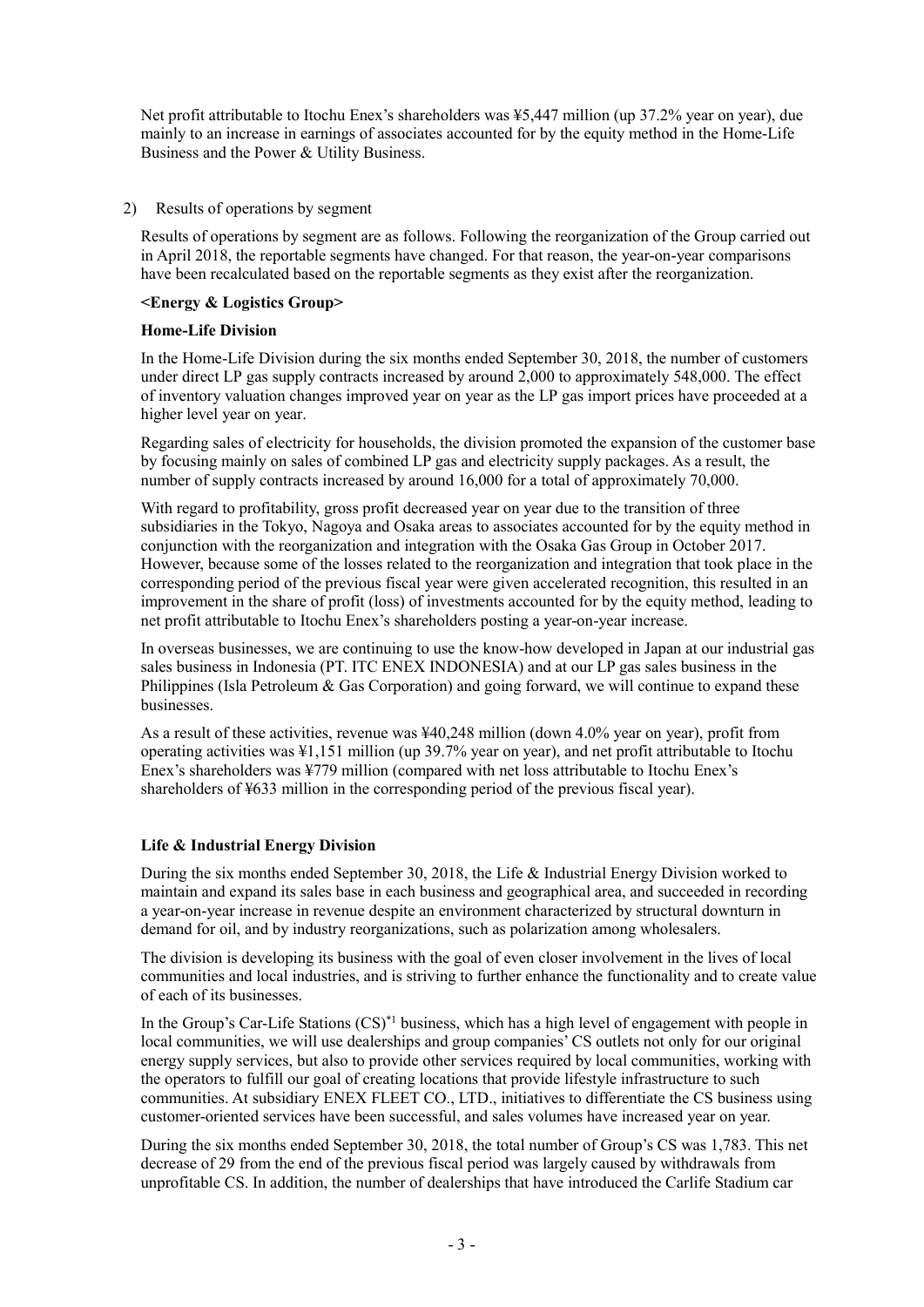rentals system being deployed by the Group has now reached 398, a net increase of 28 over the end of the previous fiscal period.

In the business related to local industries, in the tank leasing business we have installed a new chemical products storage tank on the Fukuoka site where our internal-use tank once stood, and are moving ahead with initiatives to implement appropriate expansion and management of assets in order to move up the value chain. In each geographical area, we have taken a comprehensive approach to promoting AdBlue\*2, the business user electricity supply business, and other diverse products and services, in addition to existing businesses.

In terms of initiatives in the environmental-related business, we are moving forward with activities that lead to reductions in the burden on the environment, such as a slop and oil recycling business in which waste oil recovered from ships is recycled and sold, and the fly ash business, which recycles and sells coal ash discharged from the Company's thermal power plants.

As a result of these activities, revenue was ¥335,708 million (up 48.2% year on year), profit from operating activities was ¥4,032 million (up 18.8% year on year), and net profit attributable to Itochu Enex's shareholders was ¥2,769 million (up 21.8% year on year).

- \*1 Car-Life Stations: Car-Life Stations are service stations offering multiple services provided by the Company.
- \*2 AdBlue is a high-grade urea solution used in SCR systems, which detoxifies nitrogen compounds (NOx) contained in exhaust gases of diesel vehicles.

#### **<Power & Utility Group>**

#### **Power & Utility Division**

In the Power & Utility Division during the six months ended September 30, 2018, the electricity sales field of the electric power business, recorded growth in sales to both business users and households, resulting in year-on-year growth in retail electricity sales volumes. However, volatility in the wholesale trading market and intensified price competition led to a decline in profit over the corresponding period of the previous fiscal year. In this field, ENEX LIFE SERVICE CO., LTD., a subsidiary, will lead efforts to form alliances with companies that have strong customer bases in certain areas and companies in other industries, and investigate new value proposals by developing electricity sales, with some additional value-added component, to households and small companies.

In the power generation field, the new thermal power plant that began operations in October 2017 led to a year-on-year increase both in total power generation and profit. In this field, our goal is to ensure stable supplies of electricity, while reducing environmental impacts, enhancing our portfolio of power sources and investing in renewable energy power generation facilities. An example of this is the major program of improvements being carried out at a deteriorating hydroelectric facilities in Niigata Prefecture's Joetsu City, and to raise the efficiency of these facilities.

Moreover, in the heat supply business<sup>\*3</sup>, the average temperature rose due to the effects of fierce heat over the period, leading to increased demand for heat, and resulting in profit increasing over the corresponding period of the previous fiscal year. The division will continue its efforts to develop as a comprehensive energy services business\*4, so as to be able to respond to the increasingly diverse needs of customers in this field.

As a result of these activities, revenue was ¥46,437 million (up 43.7% year on year), profit from operating activities was ¥2,614 million (down 32.5% year on year), and net profit attributable to Itochu Enex's shareholders was ¥1,411 million (down 25.0% year on year).

- \*3 Heat supply business: The heat supply business supplies cold and hot water for air conditioning to multiple office buildings and other buildings from a heat source plant using pipes.
- \*4 Energy services business: The energy services business owns electric and heat source facilities, etc. and supplies cold and hot air-conditioning water, hot water for hot-water supply, steam and others on behalf of customers in the use of energy.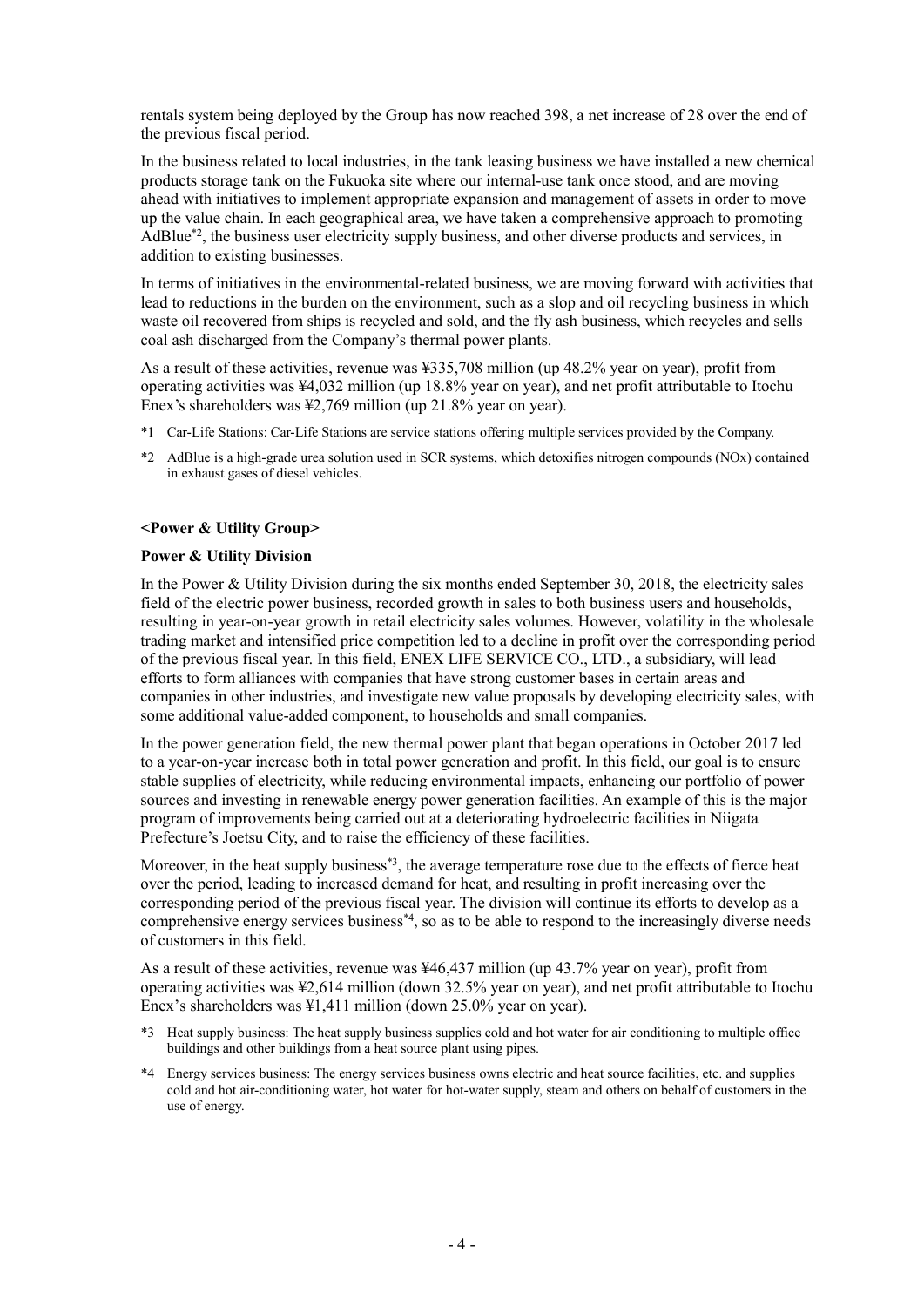#### **<Mobility Life Department>**

In the Mobility Life Department during the six months ended September 30, 2018, the car dealer business was brisk.

In the car dealer business, OSAKA CAR LIFE GROUP CO., LTD., a subsidiary, enjoyed strong unit sales of new cars, such as Note and Serena because of its sales efforts, despite damage caused by typhoons. The "Nissan Osaka Sales e-Denki" initiative, implemented as part of our efforts to strengthen the customer base, has also been successful.

The biodiesel production business in the US has begun full-scale operation, and the local plant has succeeded in improving the pretreatment of raw materials, leading to improved operating rates. Going forward, we will continue our efforts to maintain stable operating levels.

As a result of these activities, revenue was ¥52,985 million (up 2.5% year on year), profit from operating activities was ¥561 million (down 21.8% year on year), and net profit attributable to Itochu Enex's shareholders was ¥112 million (up 18.1% year on year).

#### **(2) Explanation of Financial Position**

#### **Assets, liabilities and equity**

Total assets amounted to ¥377,608 million as of September 30, 2018, a decrease of ¥5,013 million from March 31, 2018. This decrease mainly reflected a decrease in trade receivables of ¥5,145 million due to seasonal factors. Total liabilities amounted to ¥236,630 million, a decrease of ¥8,925 million from March 31, 2018, mainly due to repayments of borrowings of ¥1,777 million and a decrease in income taxes payable of  $\frac{1}{2}1,710$  million. Total equity totaled  $\frac{1}{2}140.978$  million, an increase of  $\frac{1}{2}3.912$  million from March 31, 2018, due to factors including an increase of ¥5,447 million from net profit attributable to Itochu Enex's shareholders and a decrease of ¥3,171 million by payment of cash dividends.

#### **Cash flows**

Cash and cash equivalents (net cash) totaled ¥24,850 million as of September 30, 2018, up ¥2,277 million from March 31, 2018.

#### *Cash flows from operating activities*

Operating activities provided net cash of ¥9,745 million. Major items included profit before tax of ¥9,392 million, depreciation and amortization of ¥5,018 million, an increase in inventories of ¥2,002 million and income taxes paid of  $\frac{43,797}{2}$  million. Net cash provided decreased  $\frac{4212}{2}$  million year on year.

#### *Cash flows from investing activities*

Investing activities used net cash of ¥1,758 million. Major items included payments for purchase of property, plant and equipment and investment property, etc. of ¥5,381 million, mainly in Power & Utility Division, and a decrease in deposits paid of ¥4,999 million. Net cash used decreased ¥7,213 million year on year.

#### *Cash flows from financing activities*

Financing activities used net cash of ¥5,736 million. Major items included expenditures due to a decrease in interest-bearing debt of ¥2,564 million and expenses as payment of cash dividends of ¥3,171 million. Net cash used decreased ¥188 million year on year.

#### **(3) Explanation of Consolidated Earnings Forecasts and Other Forward-Looking Statements**

Although operating performance could be affected by various factors, including crude oil prices, market conditions, changes in the weather, and the Japanese government's energy policy, we have not revised our full-year consolidated earnings forecasts announced on April 27, 2018.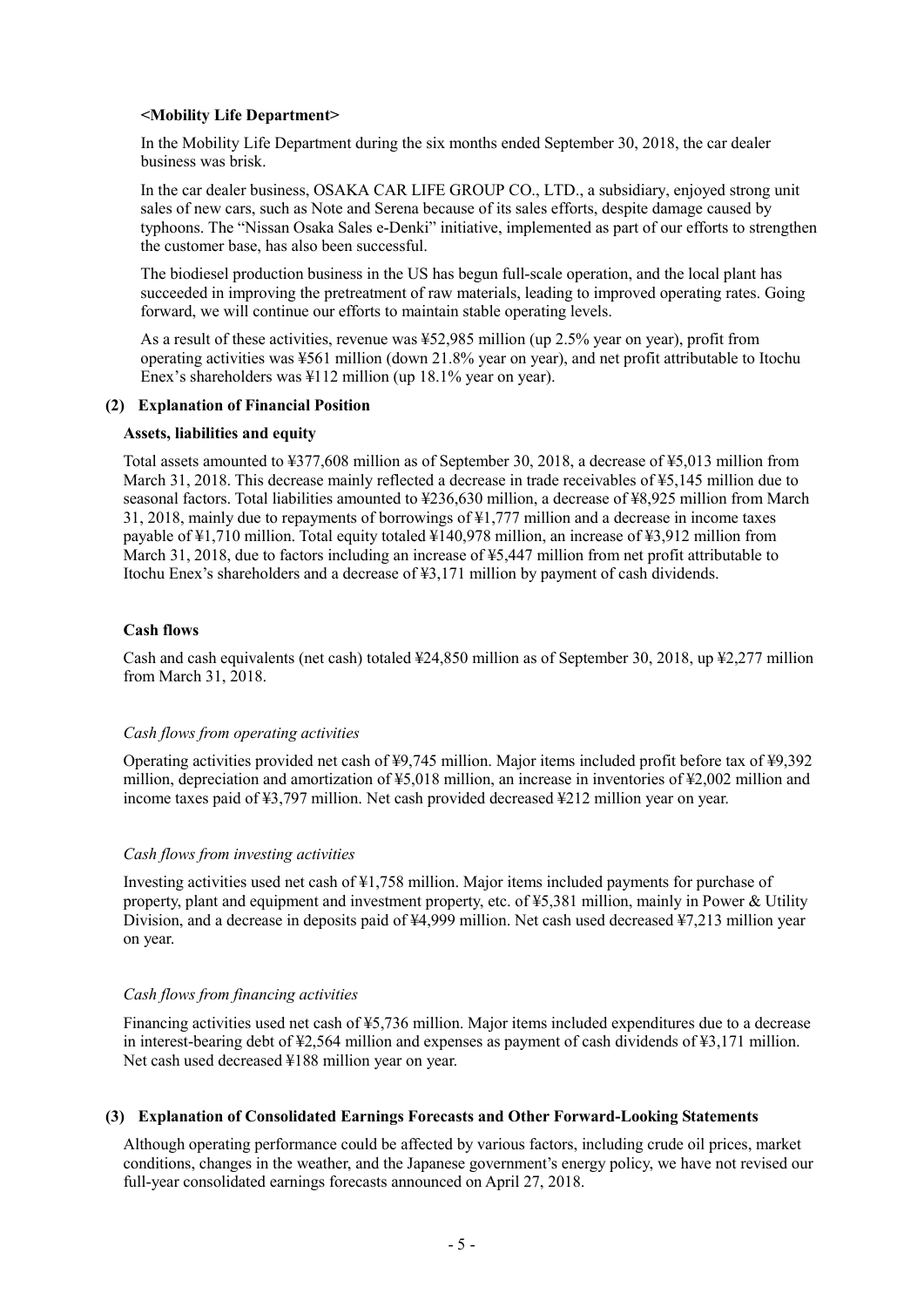# **2. Condensed Quarterly Consolidated Financial Statements and Significant Notes Thereto**

|                                                     |                | (Millions of yen)  |
|-----------------------------------------------------|----------------|--------------------|
|                                                     | As of          | As of              |
|                                                     | March 31, 2018 | September 30, 2018 |
| <b>ASSETS</b>                                       |                |                    |
| Current assets                                      |                |                    |
| Cash and cash equivalents                           | 22,573         | 24,850             |
| Trade receivables                                   | 119,541        | 114,396            |
| Other current financial assets                      | 38,860         | 34,505             |
| Inventories                                         | 28,380         | 30,382             |
| Trade advances paid                                 | 1,690          | 155                |
| Other current assets                                | 1,725          | 2,235              |
| Total current assets                                | 212,769        | 206,523            |
| Non-current assets                                  |                |                    |
| Investments accounted for by the equity method      | 26,145         | 28,551             |
| Other investments                                   | 3,406          | 3,766              |
| Non-current financial assets other than investments | 11,400         | 11,398             |
| Property, plant and equipment                       | 85,326         | 85,562             |
| Investment property                                 | 10,166         | 9,736              |
| Goodwill                                            | 692            | 692                |
| Intangible assets                                   | 20,798         | 20,476             |
| Deferred tax assets                                 | 10,502         | 9,425              |
| Other non-current assets                            | 1,417          | 1,479              |
| Total non-current assets                            | 169,852        | 171,085            |
| Total assets                                        | 382,621        | 377,608            |

### **(1) Condensed Quarterly Consolidated Statement of Financial Position**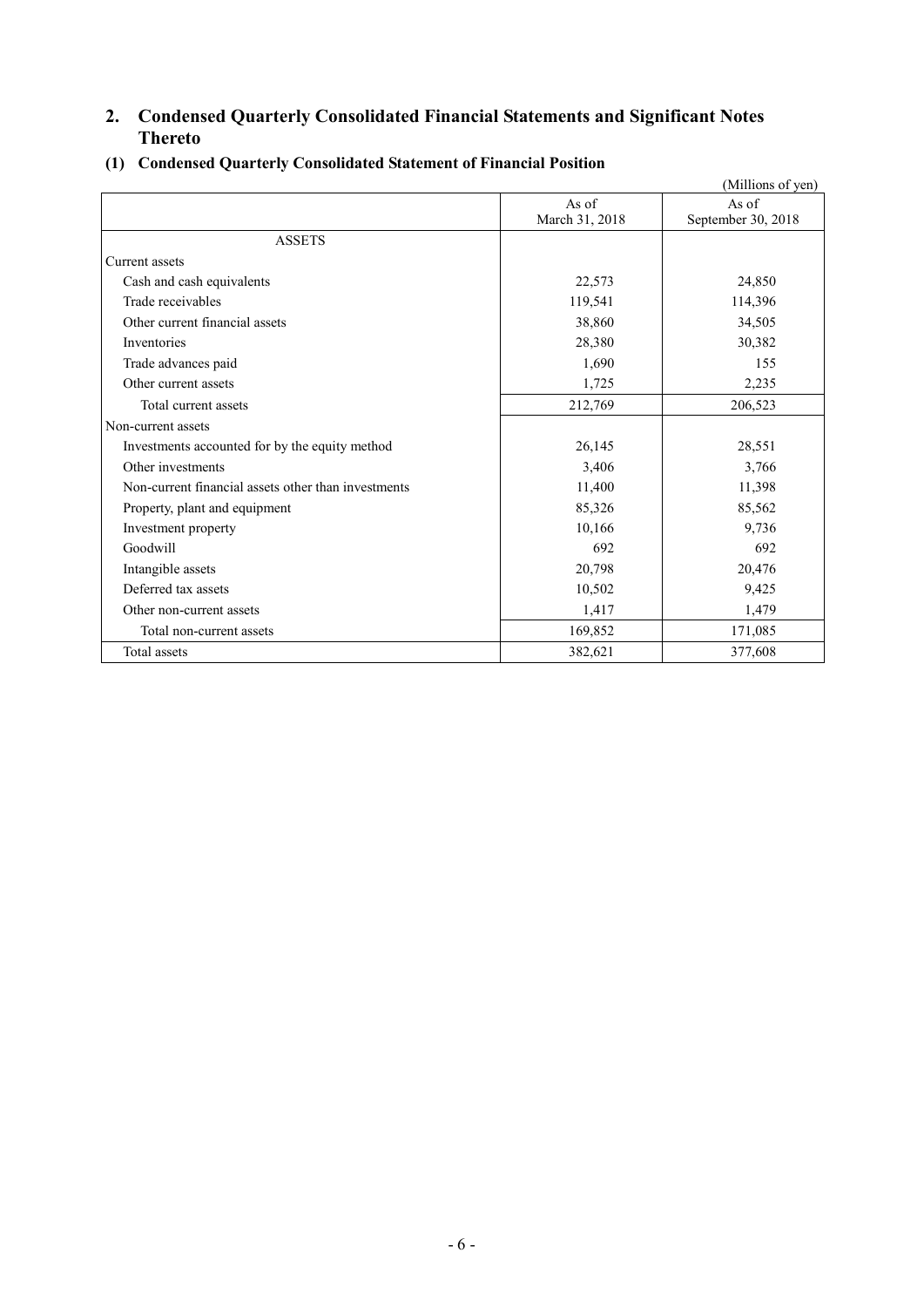|                                               |                         | (Millions of yen)           |
|-----------------------------------------------|-------------------------|-----------------------------|
|                                               | As of<br>March 31, 2018 | As of<br>September 30, 2018 |
| <b>LIABILITIES AND EQUITY</b>                 |                         |                             |
| Current liabilities                           |                         |                             |
| Short-term bonds and borrowings               | 12,432                  | 16,793                      |
| Trade payables                                | 127,445                 | 127,251                     |
| Other current financial liabilities           | 8,539                   | 6,819                       |
| Income taxes payable                          | 3,650                   | 1,940                       |
| Advances from customers                       | 10,583                  | 9,739                       |
| Other current liabilities                     | 12,280                  | 9,880                       |
| Total current liabilities                     | 174,929                 | 172,422                     |
| Non-current liabilities                       |                         |                             |
| Non-current bonds and borrowings              | 30,273                  | 24,135                      |
| Other non-current financial liabilities       | 23,335                  | 22,911                      |
| Non-current liabilities for employee benefits | 9,820                   | 9,991                       |
| Deferred tax liabilities                      | 2,185                   | 2,345                       |
| Provisions                                    | 4,757                   | 4,666                       |
| Other non-current liabilities                 | 256                     | 160                         |
| Total non-current liabilities                 | 70,626                  | 64,208                      |
| <b>Total liabilities</b>                      | 245,555                 | 236,630                     |
| Equity                                        |                         |                             |
| Common stock                                  | 19,878                  | 19,878                      |
| Capital surplus                               | 18,892                  | 18,895                      |
| Retained earnings                             | 80,352                  | 83,086                      |
| Other components of equity                    | (1, 145)                | (626)                       |
| Treasury stock                                | (1, 873)                | (1,873)                     |
| Total shareholders' equity                    | 116,104                 | 119,360                     |
| Non-controlling interests                     | 20,962                  | 21,618                      |
| Total equity                                  | 137,066                 | 140,978                     |
| Total liabilities and equity                  | 382,621                 | 377,608                     |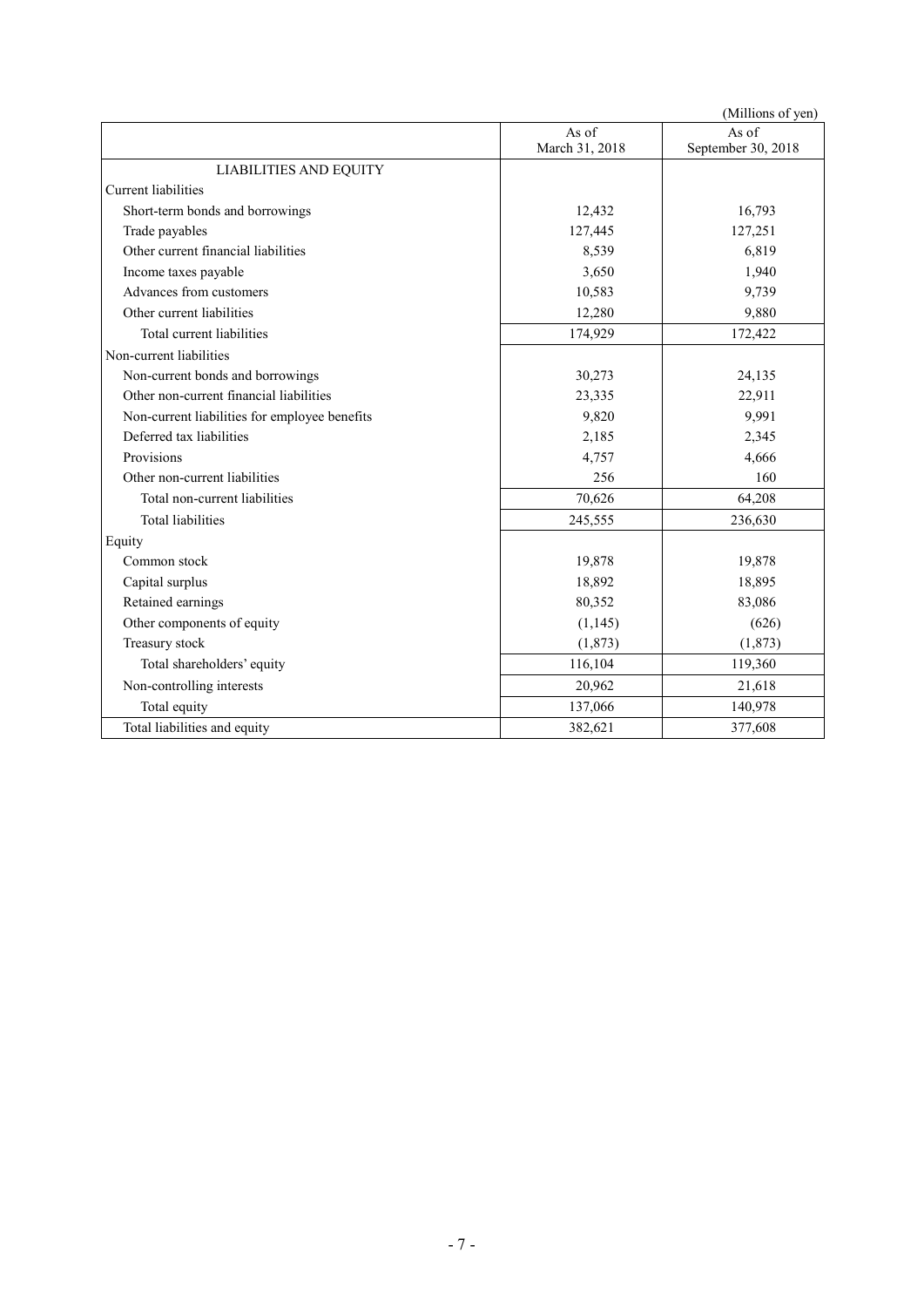# **(2) Condensed Quarterly Consolidated Statement of Comprehensive Income**

|                                                                             |                                        | (Millions of yen)                      |
|-----------------------------------------------------------------------------|----------------------------------------|----------------------------------------|
|                                                                             | Six months ended<br>September 30, 2017 | Six months ended<br>September 30, 2018 |
| Revenue                                                                     | 352,395                                | 475,378                                |
| Cost of sales                                                               | (308, 202)                             | (434, 045)                             |
| Gross profit                                                                | 44,193                                 | 41,333                                 |
| Other income and expense                                                    |                                        |                                        |
| Selling, general and administrative expenses                                | (35,385)                               | (32, 524)                              |
| Loss from tangible assets, intangible assets and goodwill                   | (86)                                   | (186)                                  |
| $Other-net$                                                                 | 699                                    | 261                                    |
| Total other income and expense                                              | (34,772)                               | (32, 449)                              |
| Profit from operating activities                                            | 9,421                                  | 8,884                                  |
| Financial income and costs                                                  |                                        |                                        |
| Interest income                                                             | 23                                     | 42                                     |
| Dividends received                                                          | 270                                    | 53                                     |
| Interest expense                                                            | (472)                                  | (438)                                  |
| Other financial income and costs – net                                      | (117)                                  | (5)                                    |
| Total financial income and costs                                            | (296)                                  | (348)                                  |
| Share of profit (loss) of investments accounted for by the equity<br>method | (843)                                  | 856                                    |
| Profit before tax                                                           | 8,282                                  | 9,392                                  |
| Income tax expense                                                          | (3,102)                                | (2, 830)                               |
| Net profit                                                                  | 5,180                                  | 6,562                                  |
| Net profit attributable to:                                                 |                                        |                                        |
| Net profit attributable to Itochu Enex's shareholders                       | 3,969                                  | 5,447                                  |
| Net profit attributable to non-controlling interests                        | 1,211                                  | 1,115                                  |
| Total                                                                       | 5,180                                  | 6,562                                  |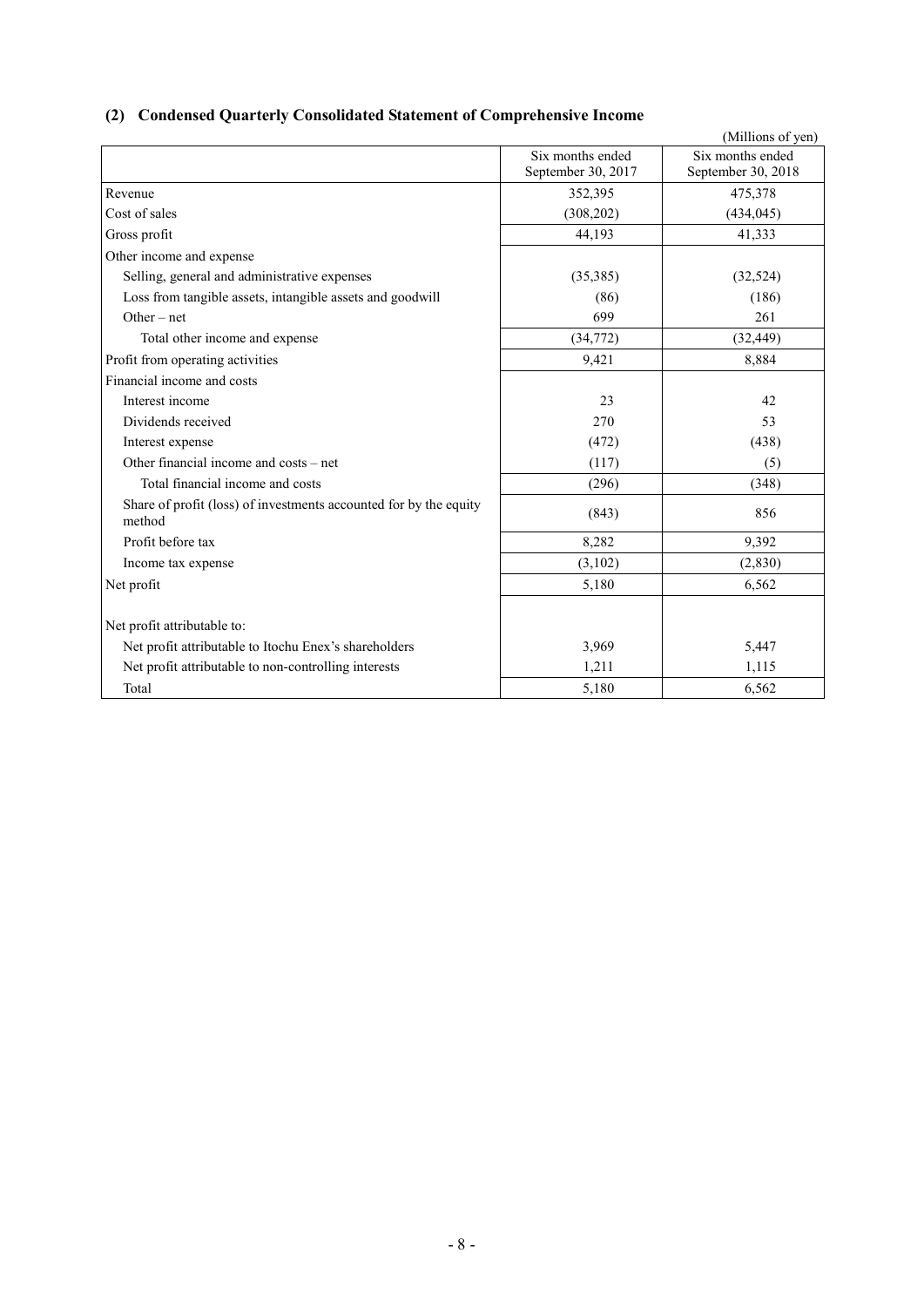|                                                                                 |                                        | (Millions of yen)                      |
|---------------------------------------------------------------------------------|----------------------------------------|----------------------------------------|
|                                                                                 | Six months ended<br>September 30, 2017 | Six months ended<br>September 30, 2018 |
| Other comprehensive income, net of tax effect                                   |                                        |                                        |
| Items that will not be reclassified to profit or loss                           |                                        |                                        |
| <b>FVTOCI</b> financial assets                                                  | 577                                    | 244                                    |
| Other comprehensive income of investments accounted for by the<br>equity method |                                        | (1)                                    |
| Items that may be reclassified to profit or loss                                |                                        |                                        |
| Exchange differences on translating foreign operations                          | (15)                                   | (11)                                   |
| Cash flow hedges                                                                | 33                                     | 64                                     |
| Other comprehensive income of investments accounted for by the<br>equity method | (280)                                  | 222                                    |
| Total other comprehensive income, net of tax effect                             | 316                                    | 518                                    |
| Comprehensive income                                                            | 5,496                                  | 7,080                                  |
| Comprehensive income attributable to:                                           |                                        |                                        |
| Comprehensive income attributable to Itochu Enex's shareholders                 | 4,285                                  | 5,965                                  |
| Comprehensive income attributable to non-controlling interests                  | 1,211                                  | 1,115                                  |
| Total                                                                           | 5,496                                  | 7,080                                  |
|                                                                                 |                                        | (Yen)                                  |
| Earnings per share attributable to Itochu Enex's shareholders                   |                                        |                                        |

| Earnings per share attributable to Itochu Enex's shareholders |       |      |
|---------------------------------------------------------------|-------|------|
| Basic                                                         | 35.14 | 48.2 |
| Diluted                                                       |       |      |
|                                                               |       |      |

|                                    |         | ven.               |
|------------------------------------|---------|--------------------|
| Total<br>tradıng<br>ctions<br>isac | 507.990 | n n<br>-606<br>-34 |

(Note) Total trading transactions are presented in accordance with the Japanese accounting practices. This item is voluntarily disclosed by the Company for investors' convenience and is not required to be disclosed under International Financial Reporting Standards ("IFRSs").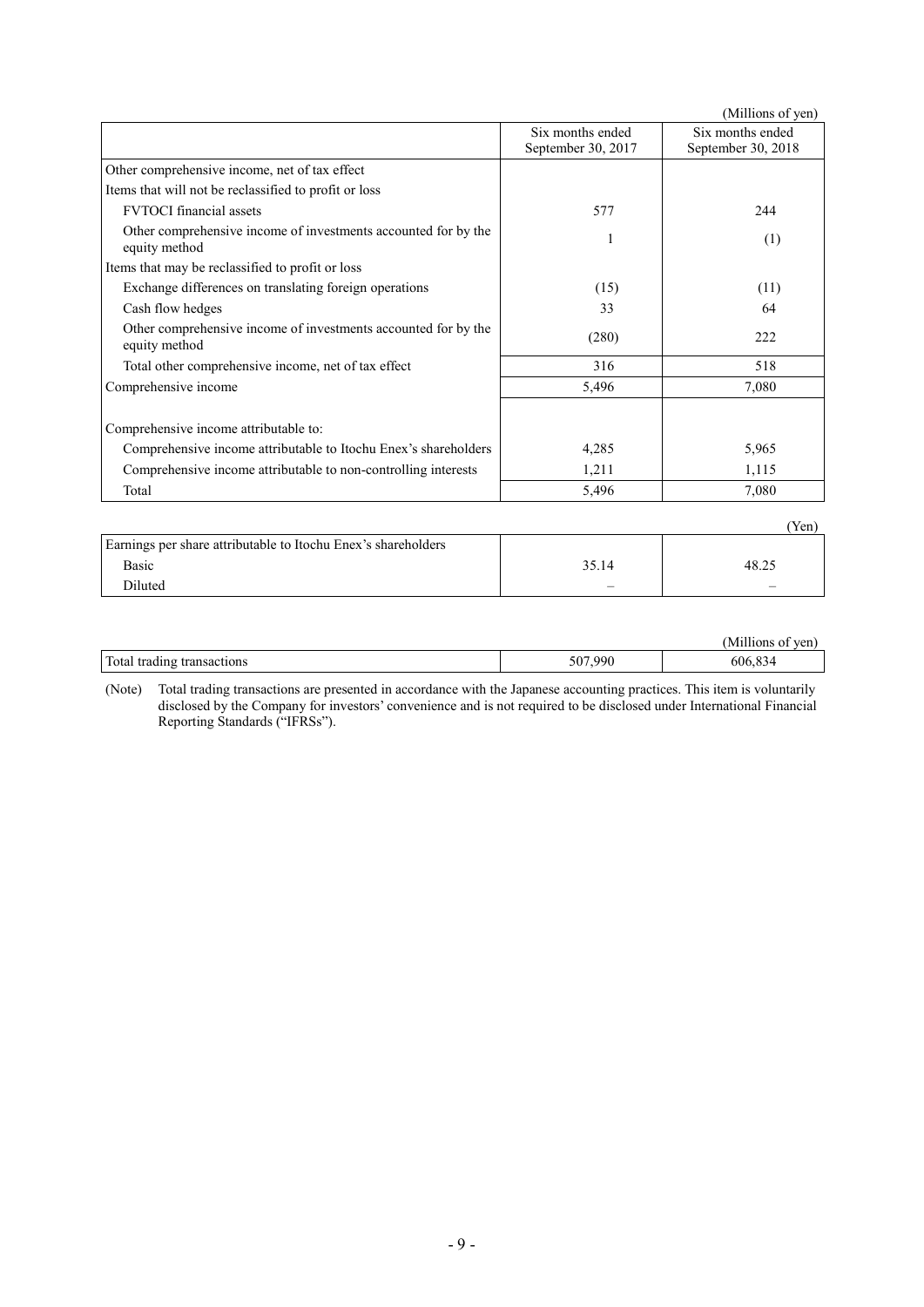## **(3) Condensed Quarterly Consolidated Statement of Changes in Equity**

|                                                                                  |                                        | (Millions of yen)                      |
|----------------------------------------------------------------------------------|----------------------------------------|----------------------------------------|
|                                                                                  | Six months ended<br>September 30, 2017 | Six months ended<br>September 30, 2018 |
| Equity                                                                           |                                        |                                        |
| Common stock                                                                     |                                        |                                        |
| Balance at the beginning of the period                                           | 19,878                                 | 19,878                                 |
| Balance at the end of the period                                                 | 19,878                                 | 19,878                                 |
| Capital surplus                                                                  |                                        |                                        |
| Balance at the beginning of the period                                           | 18,740                                 | 18,892                                 |
| Share-based payments                                                             |                                        | 3                                      |
| Balance at the end of the period                                                 | 18,740                                 | 18,895                                 |
| Retained earnings                                                                |                                        |                                        |
| Balance at the beginning of the period                                           | 73,300                                 | 80,352                                 |
| Net profit attributable to Itochu Enex's shareholders                            | 3,969                                  | 5,447                                  |
| Transfer from other components of equity                                         | 1                                      | (1)                                    |
| Cash dividends paid to Itochu Enex's shareholders                                | (2,090)                                | (2,712)                                |
| Balance at the end of the period                                                 | 75,180                                 | 83,086                                 |
| Other components of equity                                                       |                                        |                                        |
| Balance at the beginning of the period                                           | (1,655)                                | (1,145)                                |
| Other comprehensive income attributable to Itochu Enex's<br>shareholders         | 317                                    | 518                                    |
| Transfer to retained earnings                                                    | (1)                                    | $\mathbf{1}$                           |
| Balance at the end of the period                                                 | (1, 339)                               | (626)                                  |
| Treasury stock                                                                   |                                        |                                        |
| Balance at the beginning of the period                                           | (1,752)                                | (1,873)                                |
| Purchase and disposal of treasury stock                                          | (121)                                  | (0)                                    |
| Balance at the end of the period                                                 | (1, 873)                               | (1,873)                                |
| Total shareholders' equity                                                       | 110,586                                | 119,360                                |
| Non-controlling interests                                                        |                                        |                                        |
| Balance at the beginning of the period                                           | 18,966                                 | 20,962                                 |
| Net profit attributable to non-controlling interests                             | 1,211                                  | 1,115                                  |
| Other comprehensive income attributable to non-controlling<br>interests          | $\theta$                               | $\mathbf{0}$                           |
| Cash dividends paid to non-controlling interests                                 | (615)                                  | (459)                                  |
| Changes due to additional acquisitions and sales of interests in<br>subsidiaries |                                        | (0)                                    |
| Balance at the end of the period                                                 | 19,562                                 | 21,618                                 |
| Total equity                                                                     | 130,148                                | 140,978                                |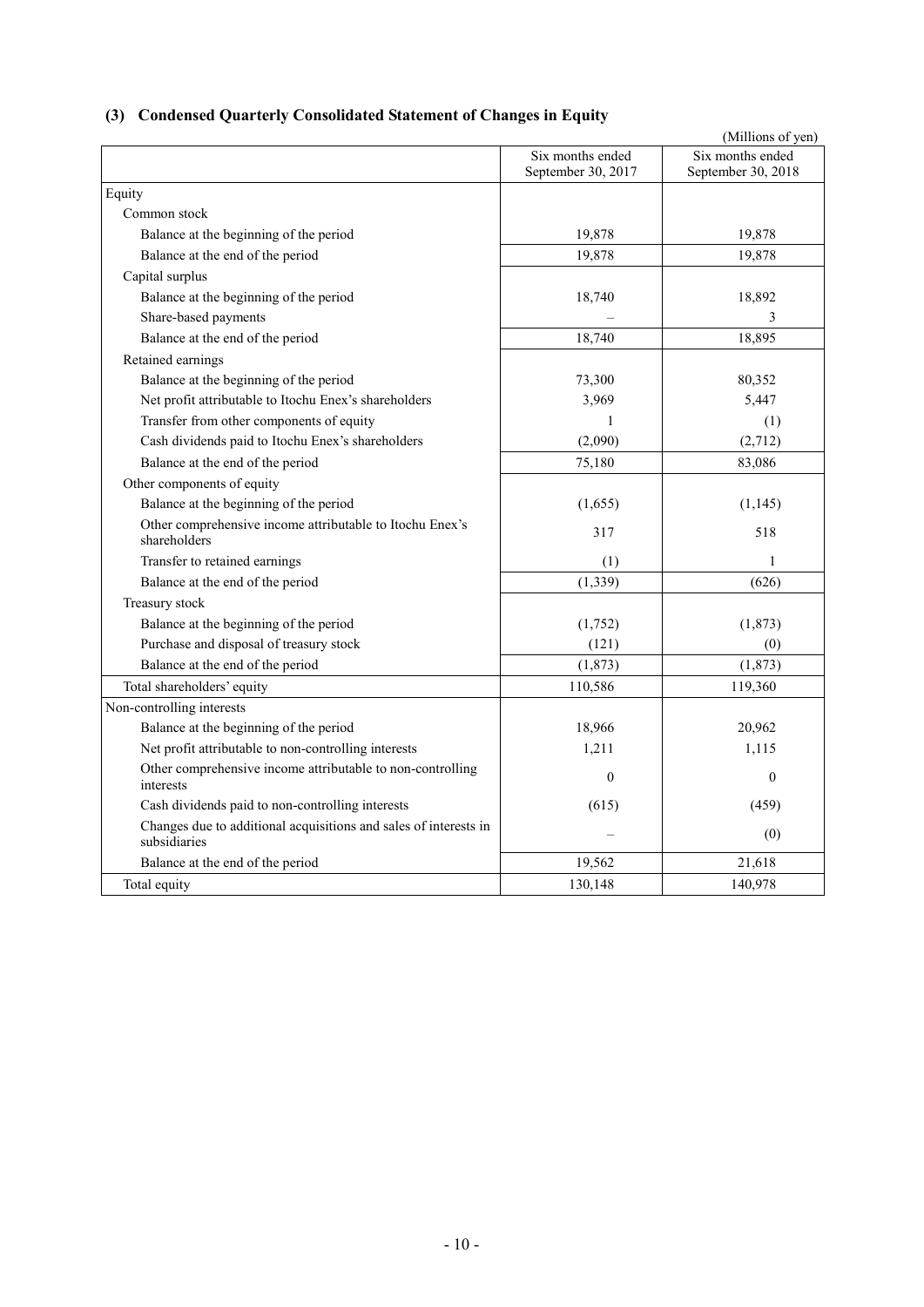# **(4) Condensed Quarterly Consolidated Statement of Cash Flows**

|                                                                                   |                                        | (Millions of yen)                      |
|-----------------------------------------------------------------------------------|----------------------------------------|----------------------------------------|
|                                                                                   | Six months ended<br>September 30, 2017 | Six months ended<br>September 30, 2018 |
| Cash flows from operating activities                                              |                                        |                                        |
| Profit before tax                                                                 | 8,282                                  | 9,392                                  |
| Depreciation and amortization                                                     | 5,537                                  | 5,018                                  |
| Loss from tangible assets, intangible assets and goodwill                         | 86                                     | 186                                    |
| Financial income and costs                                                        | 296                                    | 348                                    |
| Share of loss (profit) of investments accounted for by the equity<br>method       | 843                                    | (856)                                  |
| Decrease in trade receivables                                                     | 7,485                                  | 5,306                                  |
| Decrease (increase) in inventories                                                | 1,416                                  | (2,002)                                |
| Decrease in trade payables                                                        | (1, 915)                               | (194)                                  |
| Other $-$ net                                                                     | (6,936)                                | (3,539)                                |
| Dividends received                                                                | 498                                    | 268                                    |
| Interest received                                                                 | 13                                     | 28                                     |
| Interest expense                                                                  | (452)                                  | (413)                                  |
| Income taxes paid                                                                 | (5,196)                                | (3,797)                                |
| Net cash flows provided by operating activities                                   | 9,957                                  | 9,745                                  |
| Cash flows from investing activities                                              |                                        |                                        |
| Purchase of investments accounted for by the equity method                        | (651)                                  | (1,486)                                |
| Purchase of investments                                                           | (246)                                  | (51)                                   |
| Proceeds from sales of investments                                                | 14                                     | 35                                     |
| Acquisition of subsidiaries, net of cash acquired                                 | (1,288)                                |                                        |
| Payment for loans receivable                                                      | (156)                                  | (447)                                  |
| Collection of loans receivable                                                    | 219                                    | 311                                    |
| Payments for purchase of property, plant and equipment and<br>investment property | (7,007)                                | (5,381)                                |
| Proceeds from sales of property, plant and equipment and<br>investment property   | 1,515                                  | 654                                    |
| Purchase of intangible assets                                                     | (1,217)                                | (448)                                  |
| Proceeds from sales of intangible assets                                          | 78                                     | 32                                     |
| Decrease in deposits paid - net                                                   | 3,000                                  | 4,999                                  |
| Other $-$ net                                                                     | (3,232)                                | 24                                     |
| Net cash flows used in investing activities                                       | (8,971)                                | (1,758)                                |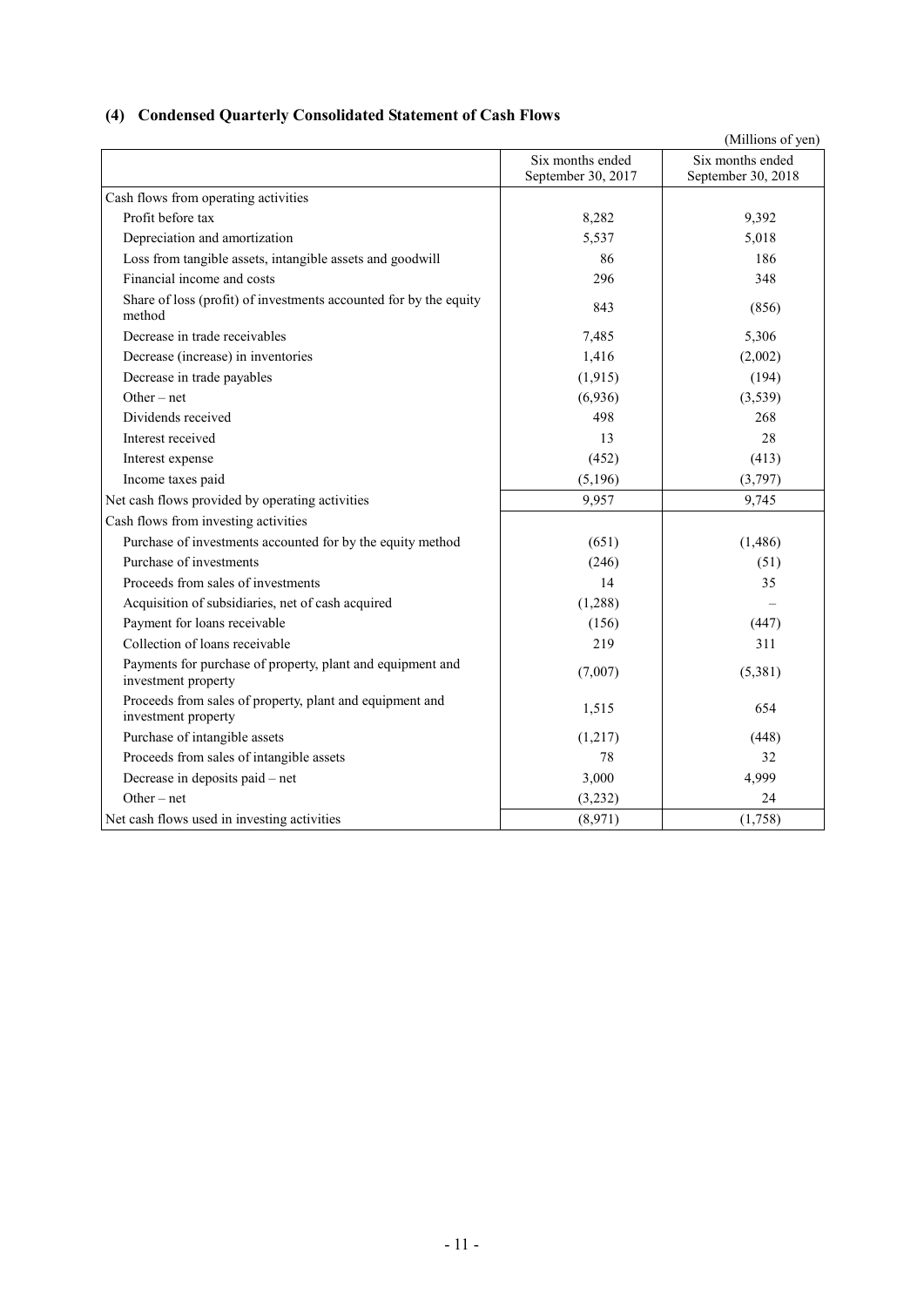(Millions of yen)

|                                                              | Six months ended<br>September 30, 2017 | Six months ended<br>September 30, 2018 |
|--------------------------------------------------------------|----------------------------------------|----------------------------------------|
| Cash flows from financing activities                         |                                        |                                        |
| Repayments of bonds and borrowings                           | (6,886)                                | (1,858)                                |
| Net increase (decrease) in short-term borrowings             | 3,787                                  | (706)                                  |
| Cash dividends paid to Itochu Enex's shareholders            | (2,090)                                | (2,712)                                |
| Cash dividends paid to non-controlling interests             | (615)                                  | (459)                                  |
| Purchase of treasury stock                                   | (120)                                  | (0)                                    |
| Other – net                                                  |                                        | (1)                                    |
| Net cash flows used in financing activities                  | (5,924)                                | (5,736)                                |
| Net increase (decrease) in cash and cash equivalents         | (4,939)                                | 2,251                                  |
| Cash and cash equivalents at the beginning of the period     | 22,727                                 | 22,573                                 |
| Effect of exchange rate changes on cash and cash equivalents | 9                                      | 26                                     |
| Cash and cash equivalents at the end of the period           | 17,797                                 | 24,850                                 |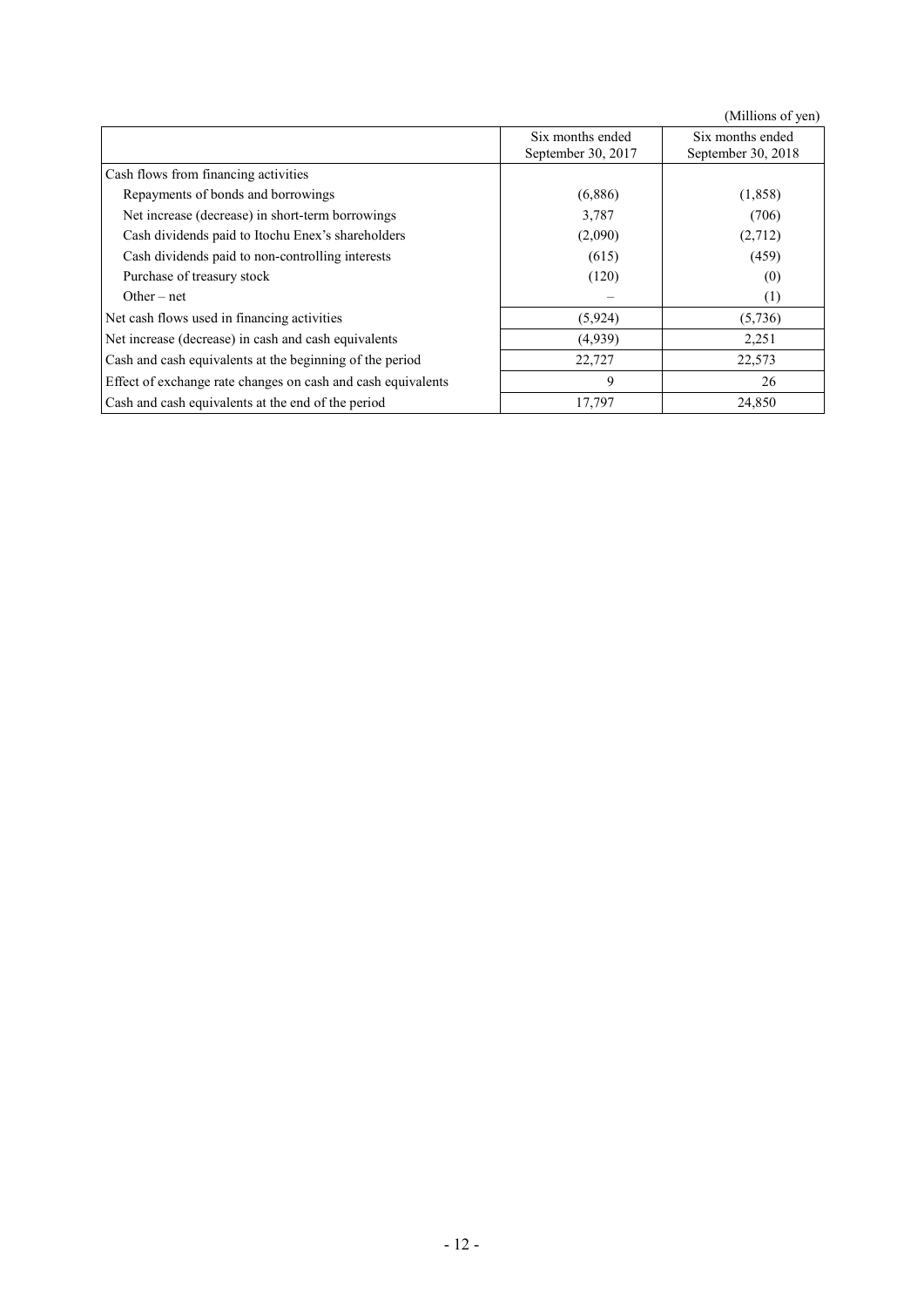### **(5) Notes on Uncertainties of Entity's Ability to Continue as Going Concern**

No items to report.

### **(6) Changes in Accounting Policies**

From the first quarter ended June 30, 2018, the following standards have been applied in accordance with transitional provision.

| Standard                      | Title                                    | Description of new/amended<br>standards or interpretations                                                                                                      |
|-------------------------------|------------------------------------------|-----------------------------------------------------------------------------------------------------------------------------------------------------------------|
| IFRS 9 (revised in July 2014) | <b>Financial Instruments</b>             | Limited amendments to the<br>classification and measurement<br>method for financial assets, and<br>introduction of the expected credit<br>loss impairment model |
| IFRS 15                       | Revenue from Contracts with<br>Customers | Establishment of accounting and<br>disclosure on revenue arising from<br>contracts with customers                                                               |

(IFRS 9 "Financial Instruments" (revised in July 2014))

The Group has adopted IFRS 9 "Financial Instruments" (revised in July 2014) effective from the first quarter ended June 30, 2018. The effect of adoption of this standard on the Group's condensed quarterly consolidated financial statements is insignificant.

(IFRS 15 "Revenue from Contracts with Customers")

The Group has adopted IFRS 15 "Revenue from Contracts with Customers" (issued in May 2014) and "Clarifications to IFRS 15" (issued in April 2016) (hereinafter, "IFRS 15" collectively), from the first quarter ended June 30, 2018. In the adoption of IFRS 15, the Group has applied the method in which the cumulative effect of adopting this standard is recognized at the commencement date of adoption, which is allowed as the transitional provision.

In line with the adoption of IFRS 15, the Group has recognized revenue based on the following five-step approach.

- Step 1: Identify the contract(s) with a customer
- Step 2: Identify the performance obligations in the contract
- Step 3: Determine the transaction price
- Step 4: Allocate the transaction price to the performance obligations in the contract
- Step 5: Recognize revenue when (or as) the entity satisfies a performance obligation

The Group is engaged in the sale of LP gas, gasoline, kerosene, diesel oil, fuel oil, asphalt, electricity, automobiles, and other goods. For the sale of these products, the Group considers that a performance obligation is satisfied when the customer is deemed to obtain control of the product in light of contractual terms and conditions. Specifically, the Group recognizes revenue on the date when the goods are shipped or delivered to the customer or when the customer performs an inspection of the delivered goods. In addition, revenue is recognized at the amount of consideration promised in the contract with the customer less discounts, rebates, returned goods, etc.

When identifying the performance obligations, and determining whether the Group is involved in transactions as a party to the transaction, or whether the Group is involved as an agent, the Group considers factors such as whether or not the Group has the primary responsibility for providing the product or service to the customer, whether or not the Group bears the inventory risk, and whether or not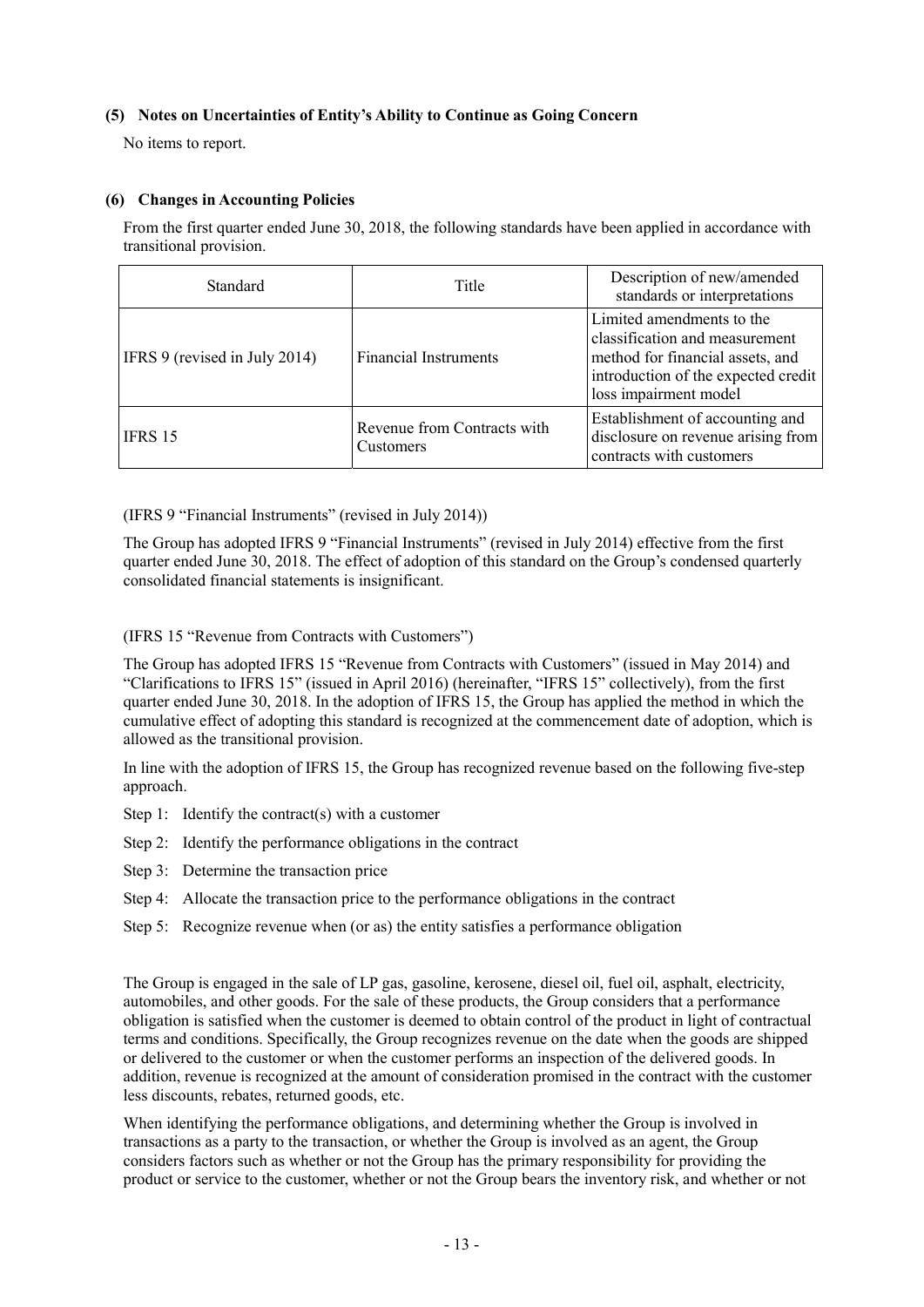the Group has discretion in establishing selling price. For a transaction in which the Group is involved as a party to the transaction, the Group presents revenue at the gross amount of consideration received from the customer. For a transaction in which the Group is involved as an agent, the Group presents revenue at a net amount calculated by deducting the cost of sales from the gross amount of consideration received from the customer.

As a result of the adoption of IFRS 15, revenue of certain transactions, which had previously been presented on a net basis, is presented on a gross basis. Consequently, revenue and cost of sales each increased by ¥84,013 million in the condensed quarterly consolidated statement of comprehensive income for the six months ended September 30, 2018, compared with these items in the case where the previous accounting standard had been applied.

Other than the above, the adoption of this standard has no significant impact on the Group.

### **(7) Segment Information**

For the six months ended September 30, 2017

|                                                                       |                       |                                               |                             |                             |         |                          | (Millions of yen) |
|-----------------------------------------------------------------------|-----------------------|-----------------------------------------------|-----------------------------|-----------------------------|---------|--------------------------|-------------------|
|                                                                       |                       |                                               | Reportable segment          |                             |         |                          |                   |
|                                                                       | Home-Life<br>Division | Life $\&$<br>Industrial<br>Energy<br>Division | Power & Utility<br>Division | Mobility Life<br>Department | Total   | Adjustment               | Consolidated      |
| Revenue                                                               |                       |                                               |                             |                             |         |                          |                   |
| Revenue from<br>external customers                                    | 41,918                | 226,463                                       | 32,326                      | 51,688                      | 352,395 |                          | 352,395           |
| Intersegment revenue                                                  | 35                    | 1,581                                         | 2,912                       | $\qquad \qquad -$           | 4,528   | (4,528)                  |                   |
| Total revenue                                                         | 41,953                | 228,044                                       | 35,238                      | 51,688                      | 356,923 | (4,528)                  | 352,395           |
| Gross profit                                                          | 12,683                | 16,998                                        | 5,932                       | 8,580                       | 44,193  | $\overline{\phantom{0}}$ | 44,193            |
| Profit from<br>operating activities                                   | 824                   | 3,392                                         | 3,876                       | 718                         | 8,810   | 611                      | 9,421             |
| Profit before tax                                                     | 104                   | 3,381                                         | 3,725                       | 522                         | 7,732   | 550                      | 8,282             |
| Net profit (loss)<br>attributable to<br>Itochu Enex's<br>shareholders | (633)                 | 2,273                                         | 1,882                       | 95                          | 3,617   | 352                      | 3,969             |
| Other items                                                           |                       |                                               |                             |                             |         |                          |                   |
| Total assets                                                          | 63,287                | 126,493                                       | 74,342                      | 50,629                      | 314,751 | 19,414                   | 334,165           |
| Total trading<br>transactions                                         | 44,246                | 379,337                                       | 33,981                      | 50,426                      | 507,990 |                          | 507,990           |

(Note) Intersegment transactions have been decided by reference to the market price.

The adjustment of ¥352 million to net profit attributable to Itochu Enex's shareholders represents corporate profit (loss) not allocated to reportable segments.

The adjustment of ¥19,414 million to total assets represents corporate assets not allocated to reportable segments. Total trading transactions are unaudited items voluntarily disclosed by the Company and represent the amount of sales in accordance with Japanese accounting practices.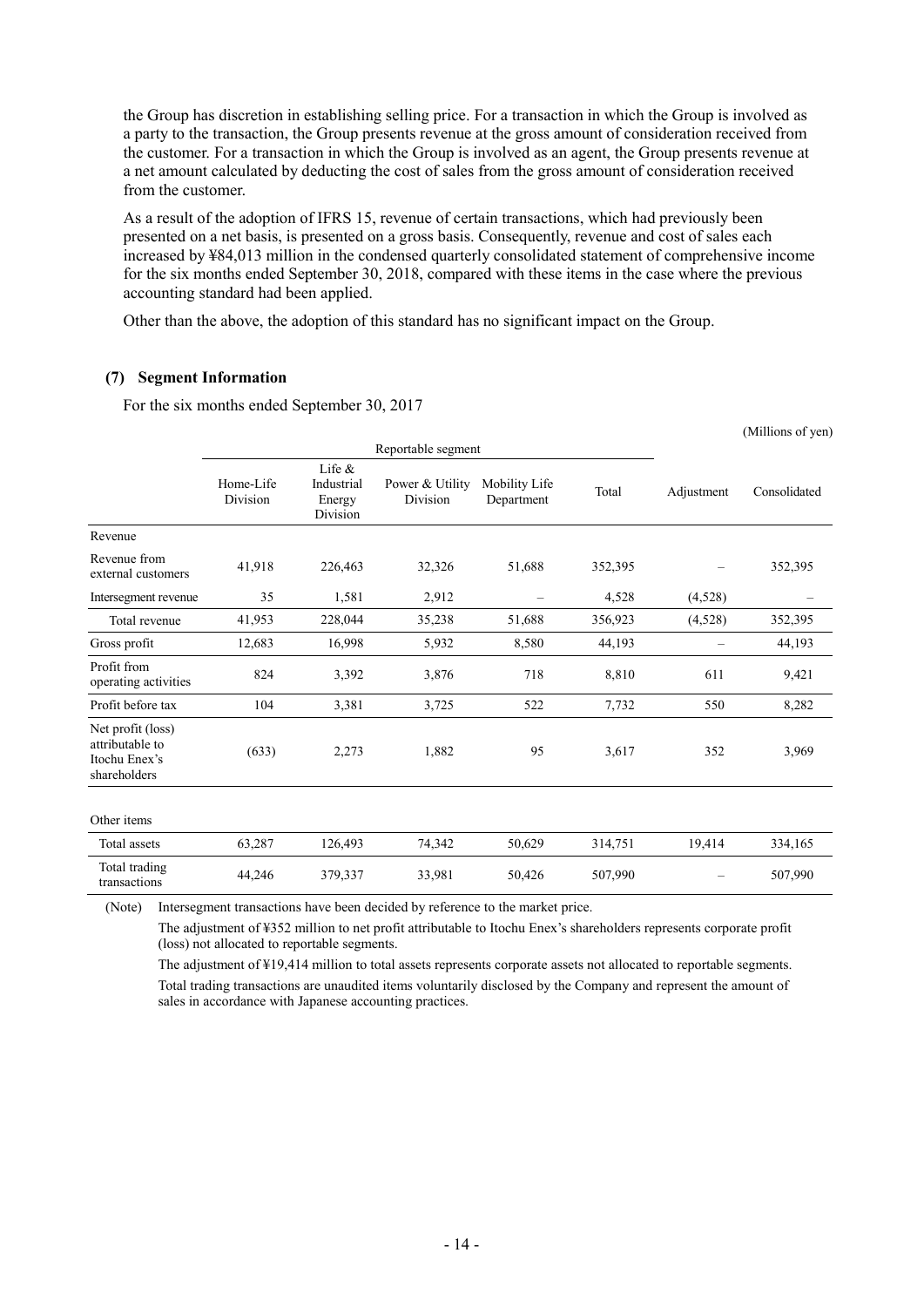#### For the six months ended September 30, 2018

|                                                                | Reportable segment    |                                               |                             |                             |         |                          |              |
|----------------------------------------------------------------|-----------------------|-----------------------------------------------|-----------------------------|-----------------------------|---------|--------------------------|--------------|
|                                                                | Home-Life<br>Division | Life $\&$<br>Industrial<br>Energy<br>Division | Power & Utility<br>Division | Mobility Life<br>Department | Total   | Adjustment               | Consolidated |
| Revenue                                                        |                       |                                               |                             |                             |         |                          |              |
| Revenue from<br>external customers                             | 40,248                | 335,708                                       | 46,437                      | 52,985                      | 475,378 |                          | 475,378      |
| Intersegment revenue                                           | 46                    | 1,571                                         | 3,165                       | $\overline{\phantom{0}}$    | 4,782   | (4,782)                  |              |
| Total revenue                                                  | 40,294                | 337,279                                       | 49,602                      | 52,985                      | 480,160 | (4,782)                  | 475,378      |
| Gross profit                                                   | 10,374                | 17,395                                        | 4,857                       | 8,707                       | 41,333  | $\qquad \qquad -$        | 41,333       |
| Profit from<br>operating activities                            | 1,151                 | 4,032                                         | 2,614                       | 561                         | 8,358   | 526                      | 8,884        |
| Profit before tax                                              | 1,611                 | 4,049                                         | 2,778                       | 486                         | 8,924   | 468                      | 9,392        |
| Net profit<br>attributable to<br>Itochu Enex's<br>shareholders | 779                   | 2,769                                         | 1,411                       | 112                         | 5,071   | 376                      | 5,447        |
| Other items                                                    |                       |                                               |                             |                             |         |                          |              |
| Total assets                                                   | 60,968                | 146,027                                       | 85,813                      | 54,787                      | 347,595 | 30,013                   | 377,608      |
| Total trading<br>transactions                                  | 44,959                | 461,968                                       | 48,262                      | 51,645                      | 606,834 | $\overline{\phantom{0}}$ | 606,834      |

(Millions of yen)

(Note) Intersegment transactions have been decided by reference to the market price.

The adjustment of ¥376 million to net profit attributable to Itochu Enex's shareholders represents corporate profit (loss) not allocated to reportable segments.

The adjustment of ¥30,013 million to total assets represents corporate assets not allocated to reportable segments. Total trading transactions are unaudited items voluntarily disclosed by the Company and represent the amount of sales in accordance with Japanese accounting practices.

#### As of March 31, 2018

|              |                       |                                               |                             |                             |         |            | (Millions of yen) |
|--------------|-----------------------|-----------------------------------------------|-----------------------------|-----------------------------|---------|------------|-------------------|
|              | Reportable segment    |                                               |                             |                             |         |            |                   |
|              | Home-Life<br>Division | Life $\&$<br>Industrial<br>Energy<br>Division | Power & Utility<br>Division | Mobility Life<br>Department | Total   | Adjustment | Consolidated      |
| Total assets | 66,843                | 145.108                                       | 80.189                      | 63,896                      | 356,036 | 26.585     | 382,621           |

(Note) The adjustment of ¥26,585 million to total assets represents corporate assets not allocated to reportable segments.

#### Change in reportable segments

In the first quarter ended June 30, 2018, the now former Life Energy & Logistics Division and Industrial Energy & Logistics Division were integrated to form the newly established Life & Industrial Energy Division, while the Mobility Life Department was newly established.

In line with this, the classification of reportable segments has been changed from the previous Home-Life Division, Power & Utility Division, Life Energy & Logistics Division and Industrial Energy & Logistics Division to the Home-Life Division, Life & Industrial Energy Division, Power & Utility Division and Mobility Life Department from the first quarter ended June 30, 2018.

Furthermore, in conjunction with the absorption-type merger of TOHOKU TANKU SHOUKAI CO., LTD., which was a subsidiary of the Company, by ITOCHU ENEX HOME-LIFE TOHOKU CO., LTD., a subsidiary of the Company, the Group reviewed the management classification and changed the method to include the business of TOHOKU TANKU SHOUKAI CO., LTD., which was previously included in the